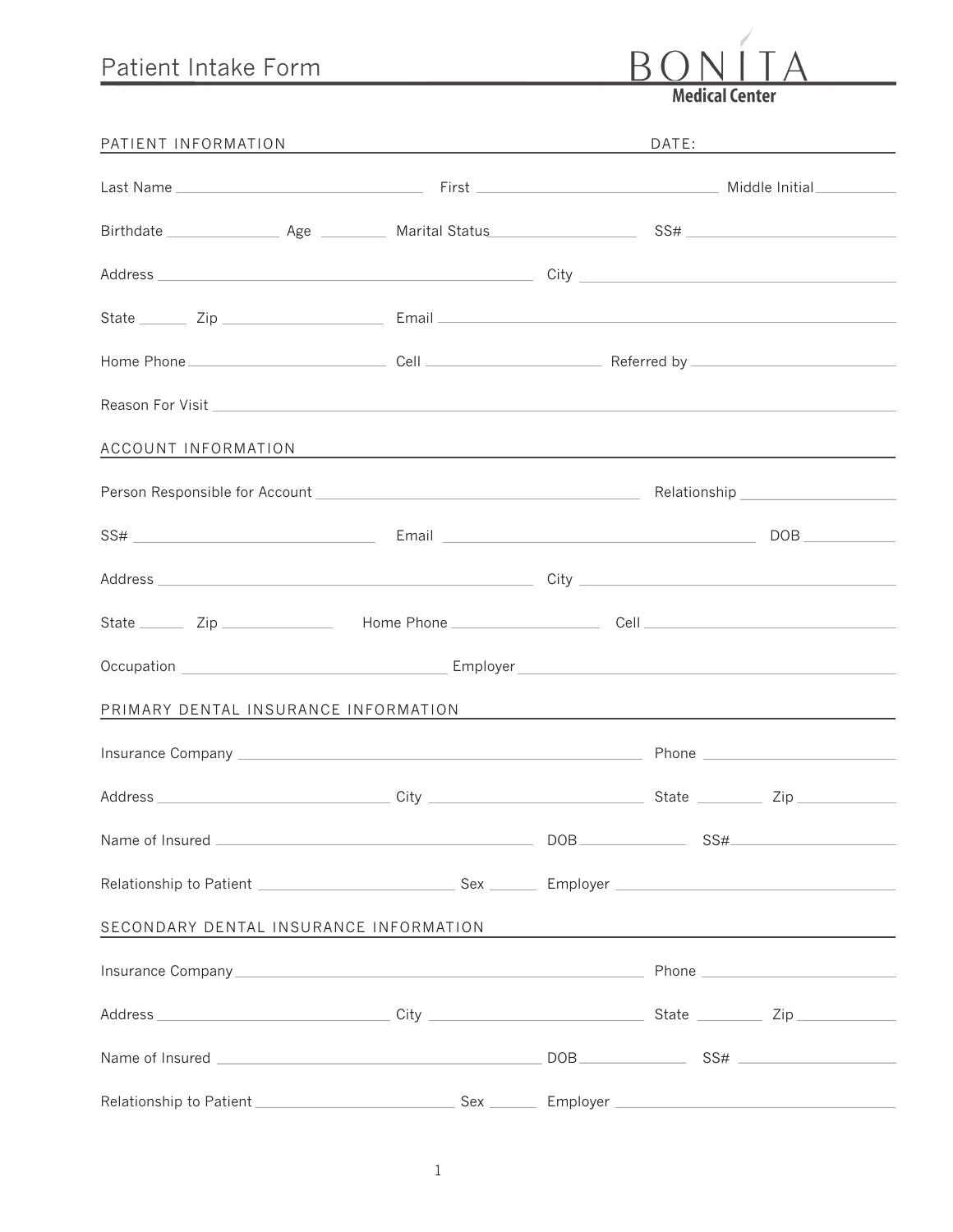## MEDICAL HISTORY

|    | It is important to provide accurate information to ensure a safe and successful surgery/procedure.  |                                     |
|----|-----------------------------------------------------------------------------------------------------|-------------------------------------|
| 1. | Are you in good health?                                                                             | $\Box$ $Y$ $\Box$ $N$               |
| 2. | Has there been any change in your general health in the past year?                                  | $\Box$ $Y$ $\Box$ $N$               |
| 3. |                                                                                                     |                                     |
| 4. | Are you now under a physician's care for a particular problem?                                      | $\Box$ $Y$ $\Box$ $N$               |
| 5. | Have you ever had any serious illness, surgery or hospitalization?                                  | $\Box$ $Y$ $\Box$ $N$               |
|    |                                                                                                     |                                     |
|    |                                                                                                     |                                     |
| 6. | Do you have or have you ever had:                                                                   |                                     |
|    | A. Rheumatic Fever or Rheumatic Disease?                                                            | $\Box$ Y $\Box$ N                   |
|    | B. Congenital Heart Disease?                                                                        | $\Box$ $Y$ $\Box$ $N$               |
|    | C. Kidney Disease?                                                                                  | $\Box$ $Y$ $\Box$ $N$               |
|    | D. Diabetes?                                                                                        | $\Box$ $\Upsilon$ $\Box$ $N$        |
|    | E. Thyroid Disease (Goiter)?                                                                        | $\Box$ Y $\Box$ N                   |
|    | F. Arthritis?                                                                                       | $\Box$ $Y$ $\Box$ $N$               |
|    | G. Stomach Ulcers or Colitis?                                                                       | $\Box$ $Y$ $\Box$ $N$               |
|    | H. Glaucoma?                                                                                        | $\Box$ $Y$ $\Box$ $N$               |
|    | I. Osteoporosis?                                                                                    | $\Box$ $Y$ $\Box$ $N$               |
|    | J. Implants placed anywhere in your body (Heart Valve, Pacemaker, Hip, Knee)?                       | $\Box$ $\vee$ $\Box$ $\vee$         |
|    | K. Sinus or Nasal problems?                                                                         | $\Box$ $Y$ $\Box$ $N$               |
|    | L. Any disease, drug or transplant operation that has depressed your immune system?                 | $\Box$ $Y$ $\Box$ $N$               |
| 7. | Do you have or have you ever had (Circle All That Apply)                                            |                                     |
|    | A. Cardiovascular Disease: Heart Attack, Heart Trouble, Heart Murmur, Angina, Stroke,               | $\Box$ $Y$ $\Box$ $N$               |
|    | Coronary Artery Disease, High Blood Pressure, Palpitations, Heart Surgery, Pacemaker                |                                     |
|    | B. Lung Disease: Asthma, Emphysema, COPD, Chronic Cough, Bronchitis, Pneumonia,                     | $\Box$ $Y$ $\Box$ $N$               |
|    | Tuberculosis, Shortness of Breath, Chest Pain, Severe Coughing                                      |                                     |
|    | C. Seizures, Convulsions, Epilepsy, Fainting, Dizziness                                             | $\Box$ $Y$ $\Box$ $N$               |
|    | D. Bleeding Disorder, Anemia, Bleeding Tendency, Blood Transfusion, Bruise Easily                   | $\Box$ $Y$ $\Box$ $N$               |
|    | E. Liver Disease: Jaundice, Hepatitis                                                               | $\Box$ $Y$ $\Box$ $N$               |
|    | F. Radiation from X-ray, Cancer Treatment Radiation                                                 | $\Box$ $Y$ $\Box$ $N$               |
|    | G. Clicking or Popping of Jaw Joint, Pain Near Ear, Difficulty Opening Mouth, Grind or Clench Teeth | $\Box$ $\Upsilon$ $\Box$ $\Upsilon$ |
| 8. | Are you using any of the following?                                                                 |                                     |
|    | A. Antibiotics?                                                                                     | $\Box$ $Y$ $\Box$ $N$               |
|    | B. Anticoagulants (Blood Thinners)?                                                                 | $\Box$ $Y$ $\Box$ $N$               |
|    | C. Aspirin, Ibuprofen, Acetometaphin or other over-the-counter pain relievers?                      | $\Box$ Y $\Box$ N                   |
|    | D. High Blood Pressure medications?                                                                 | $\Box$ $Y$ $\Box$ $N$               |
|    | E. Steroids (Cortisone, Prednisone, etc.)?                                                          | $\Box$ $Y$ $\Box$ $N$               |
|    | F. Tranquilizers?                                                                                   | $\Box$ $Y$ $\Box$ $N$               |
|    | G. Insulin or Oral Anti-Diabetic drugs?                                                             | $\Box$ $\vee$ $\Box$ $\wedge$       |
|    | H. Digitalis, Inderal, Nitroglycerin or other heart drug?                                           | $\Box$ $Y$ $\Box$ $N$               |
|    | I. Are you taking or have you ever taken Bisphosphonates for osteoporosis, multiple myeloma         |                                     |
|    | or other cancers: Reclast, Fosamax, Actonel, Boniva, Aredia, Zometa?                                | $\Box$ $\vee$ $\Box$ $\vee$         |
|    | J. Are you currently taking any antidepressant or anxiety medication?                               | $\Box$ $Y$ $\Box$ $N$               |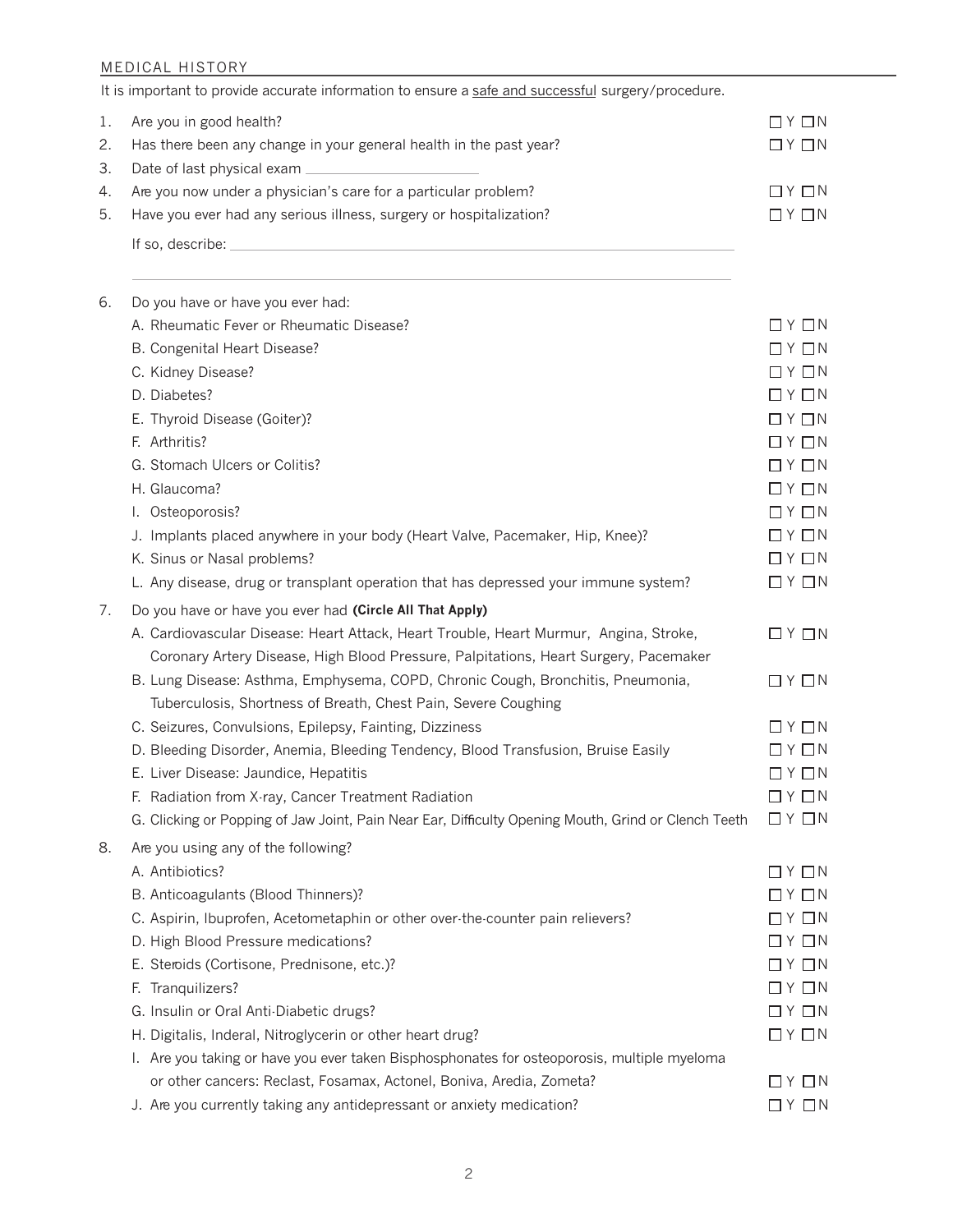9. Please list any and all medications taken, including prescription medications, diet drugs, over-the-counter medications, herbal or holistic remedies, vitamins, or minerals.

| 10. Are you allergic to or have you have an adverse reaction to:                 |                                     |
|----------------------------------------------------------------------------------|-------------------------------------|
| A. Local Anesthesia (Novacain, etc.)?                                            | $\Box$ $\vee$ $\Box$ $\wedge$       |
| B. Penicillin or other antibiotics?                                              | $\Box$ $\vee$ $\Box$ $\wedge$       |
| D. Aspirin or Ibuprofen?                                                         | $\Box$ $\Upsilon$ $\Box$ $\Upsilon$ |
| E. Codeine or other pain killers?                                                | $\Box$ $Y$ $\Box$ $N$               |
| F. Latex or Rubber products?                                                     | $\Box$ $Y$ $\Box$ $N$               |
| G. Metal of any kind?                                                            | $\Box$ $\lor$ $\Box$ $\lor$         |
| I. Food products?                                                                | $\Box$ $\Upsilon$ $\Box$ $\Upsilon$ |
| J. Other allergies or reactions? Please list: __________________________________ | $\Box$ $Y$ $\Box$ $N$               |
| 11. Do you smoke or chew Tobacco?                                                | $\Box$ $Y$ $\Box$ $N$               |
| 12. Is there any personal or family history of Alcohol, Chemical Dependency?     | $\Box$ $\vee$ $\Box$ $\wedge$       |
| 13. Have you had any problems associated with any previous dental treatment?     | $\Box$ $\vee$ $\Box$ $\wedge$       |
| 14. Describe any disease, condition or problem not listed above.                 |                                     |
|                                                                                  |                                     |
| 15. Have you ever had a bone density scan?                                       | $\Box$ $\vee$ $\Box$ $\wedge$       |
| 16. Are you pregnant, or is there any chance you might be pregnant?              | $\Box$ y $\Box$ N                   |
| 17. Are you nursing?                                                             | $\Box$ $\lor$ $\Box$ $\land$        |
| 18. Are you are using Oral Contraceptives?                                       | $\Box$ $Y$ $\Box$ $N$               |
| 19. Have you had an HIV Bloodtest?                                               | $\Box$ Y $\Box$ N                   |

## 20. Have you ever had Hepatitis A, B, or C?

## FINANCIAL RESPONSIBILITY

Patients are responsible for full payment at the time of service. We accept cash, checks and all major credit cards. Minors accompanied or unaccompanied are responsible for full payment at the time of service. Non emergency treatment will be denied unless charges have been pre-authorized to an approved credit plan or a major credit card.

If your insurance plan is accepted at Bonita Medical Center, you must pay at least 40% of total charges at time of service (some procedures require 50% payment), if your insurance has not paid the full balance within 45 days you will need to pay the balance within fifteen business days. A 1.5% finance charged will be added to all past due accounts.

Insurance coverage is a contract between you and your provider. We file insurance claims as a courtesy to our patients. Bonita Medical Center will not be involved in disputes of any kind with your insurance company. However we will be happy to supply factual information as needed. Bonita Medical Center is a non-participating Medicare/Medicaid provider.

There is a \$100.00 charge for missed appointments and cancellations with less that 24 hour notice.

I understand that it is my responsibility to fill out this form completely and correctly. I have provided accurate information and assume financial responsibility for all services rendered.

 $\Box$  Y  $\Box$  N